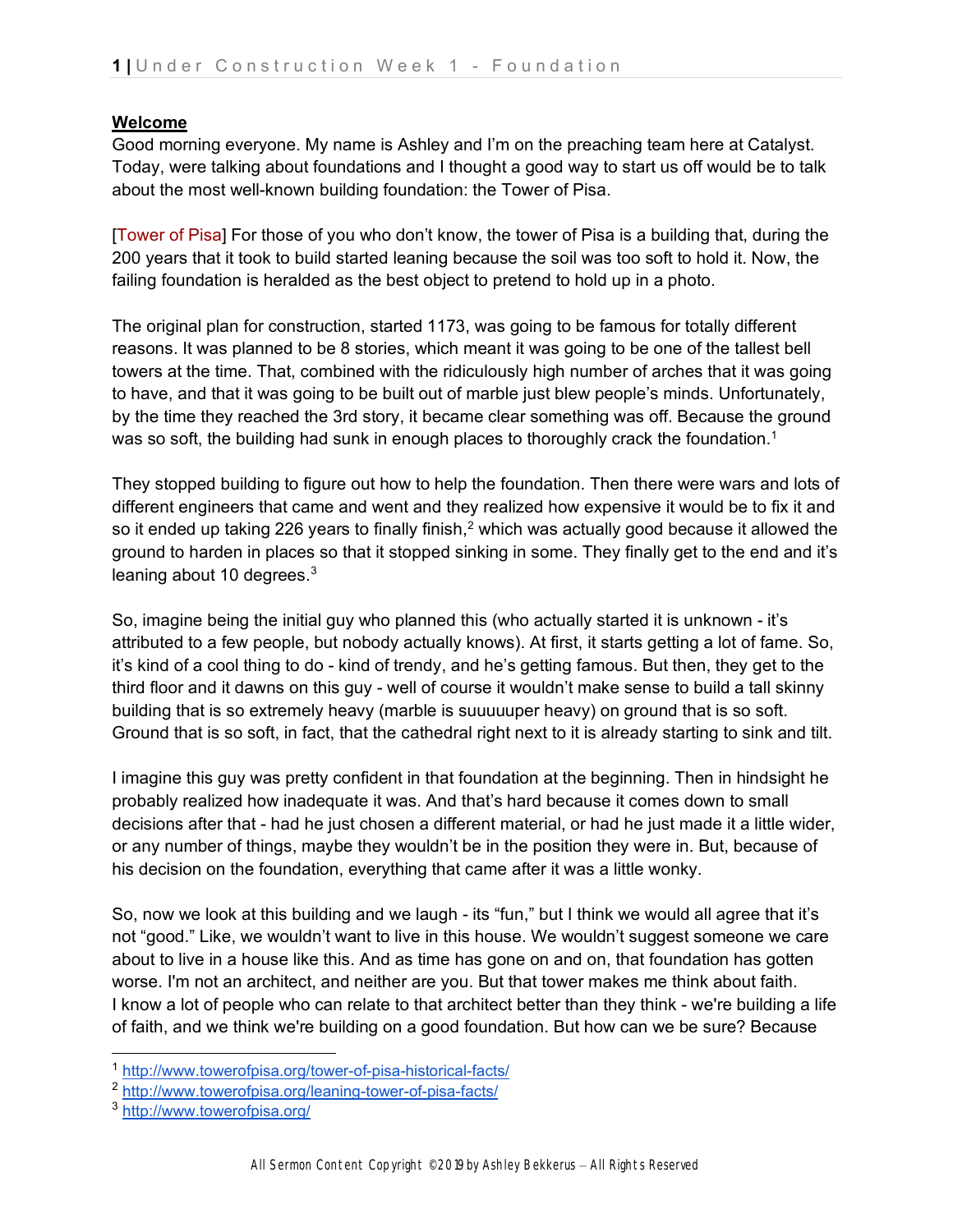the last thing we want to do is get three years or thirty years into our life of faith and discover we've been building on the wrong foundation. No one wants a leaning tower of faith.

So, the question I want to propose today is about the foundations of your faith. As Christians, our faith is one that should be built to last, but so often we find ourselves facing difficulties or doubt and find that our foundations fail us. We're going to examine those foundations today and talk about what it means to have our faith built on the foundation of Jesus, which is a lasting foundation. So, let's begin this morning by worshipping this God, who has sought us out for our benefit.

# **Message**

We're kicking off a new series today called "A Faith that's Built to Last". For the next month, we are asking, "What are the essential components of a strong faith? How do we build a faith that can weather the storms of life? A faith that keeps us secure no matter what comes our way, a faith that is open and courageous. How do we get that kind of faith that makes us infectious, that person who has a deep love of God, a person you just want to be around. A person who is actively making their world a better place.

We're going to be in 1 Corinthians chapter 3 for the next month. This church is pretty young maybe only a couple of years old at this point. And the Apostle Paul, who planted the church, is writing to address some cracks he's noticed in their congregation. Paul uses a building metaphor to advise the Corinthian Christians on what they need to grow stronger.

Today we're talking about the most basic, fundamental part: the foundation. You can't build a house without laying a foundation first, and faith is no different. But what is the 'foundation' of a solid faith? This is something that we talk about in a really broad way a lot of the time. It's a really easy phrase to just throw out there - and we do - if you've been in the Church for any amount of time, someone has probably said to you that your foundation should be Jesus. But what in the world does that even mean? Is it to go to heaven? Is it just not going to hell? Is it that God so loved the world that he gave his one and only Son so that whoever believes in him would have eternal life? It's hard to pin down. In fact, in planning for this and talking through it with JR, i tried for 45 minutes to nail down what 'Jesus is our foundation' actually means.

[Scripture Slide 1] Fortunately for us, Paul talks about it in 1 Corinthians 3. When Paul starts writing to them, they are a divided church where people are fighting over who is the correct person to follow: Paul or Apollos. Basically, both Paul and Apollos were both a part of the leadership of the church at one time. Paul came first and founded the church. After Paul left, Apollos came in and filled in that leadership role for a while. So, that's the question: who was the correct "leader"? And this wasn't something the church took lightly. On both sides there were people who *knew* they were right. They'd suggest that one person should be the next leader because they followed in Apollos' footsteps. And the other side would offer up their own mascot to lead them. And you can imagine pretty easily how it would devolve from there: all of Pauls followers would sit on this side and all of Apollos' followers would sit on this side. And the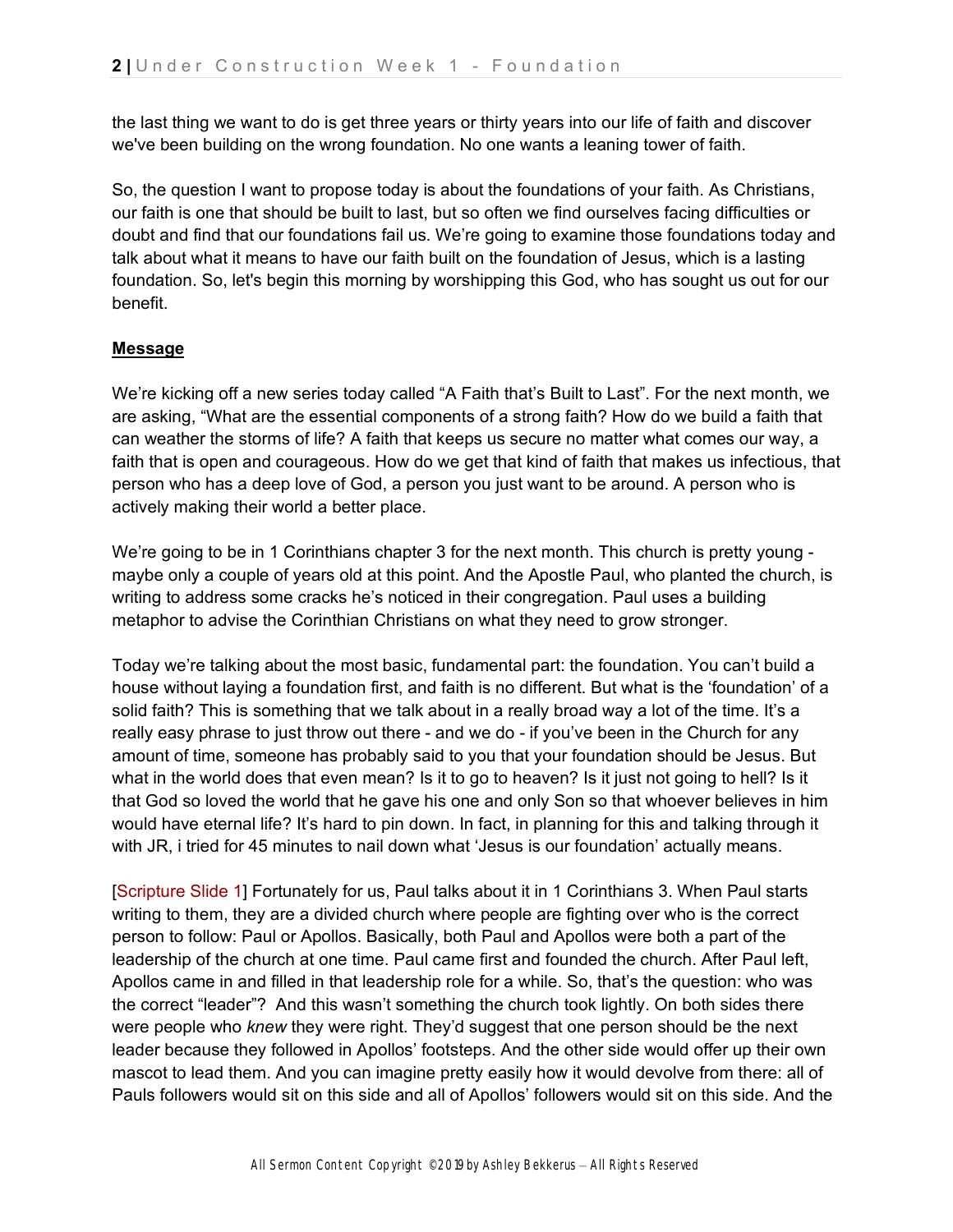only appropriate interaction between the two groups were dirty looks and side eye. These weren't small cracks, but deep building shifting cracks.

When Paul hears of this, he writes to them to remind them what he taught while he was there: it's always Jesus. Not us, but Jesus. To do this, he uses this building metaphor that I mentioned earlier. Let's see what he says, starting in chapter 3, verse 10:

Because of God's grace to me, I have laid the foundation like an expert builder. Now others are building on it. But whoever is building on this foundation must be very careful. For no one can lay any foundation other than the one we already have—Jesus Christ. -- 1 Corinthians 3:10-11

So now we know - Jesus is the foundation. Not Paul or Apollos, or you or me, or anyone else. It's Jesus. Well, glad we were able to clear that up. See you next week!

Okay, but let's say that we take him seriously. Because let's think about this -- Paul is faced with a church that is severely divided and who is taking sides over who is right and who isn't and Paul's literal response is "y'all need Jesus." So, if he's being honest and serious, then *how* is Jesus the foundation?

And this is the part where I think things get vague. So, let's get back to the basics: if Jesus is the foundation of our faith, then what is faith? This is an easy one: we've talked about it and defined it a lot over the last couple months: faith is a relationship with God. Jesus is the foundation of that relationship - one, in fact, that is only possible because Jesus came *to us.* We are only able to have a true relationship with God because He made the first move towards us by becoming human and walking the Earth.

That's it. That's the foundation - God made the first move. And because God made the first move, we are able to have that relationship with Him, and *that* is what we build the foundation of all of our faith on. And it's actually that simple. That's kind of the scandal of grace: that it is just that easy to enter into such a holy relationship and build a faith out of nothing - and, moreover, that God so freely gives such a valuable and powerful foundation for our faith by coming to us first.

The problem is, it's not that easy to actually *believe*. So we make it really complicated and Paul dealt with that a lot - just read almost any of his letters and you'll see the pattern. God says, "I was not content to leave you in your sin, so I came down to you," and we say, "Well, God needs us to *do* the right things. So you have to follow the Torah because it's more than just faith." God says, "I came to you first and that's what matters," and we say,"Well, God isn't that patient, so you better do the right things and believe the right things." God says, "I love you enough to rescue you," and we say, "Well, God can't really love *everyone*, so He only loves you if believe the right things."

We can't believe that entering into faith with a strong foundation is as easy as trusting in a relationship that is unfailing, so we have to over complicate it. We're constantly waiting for the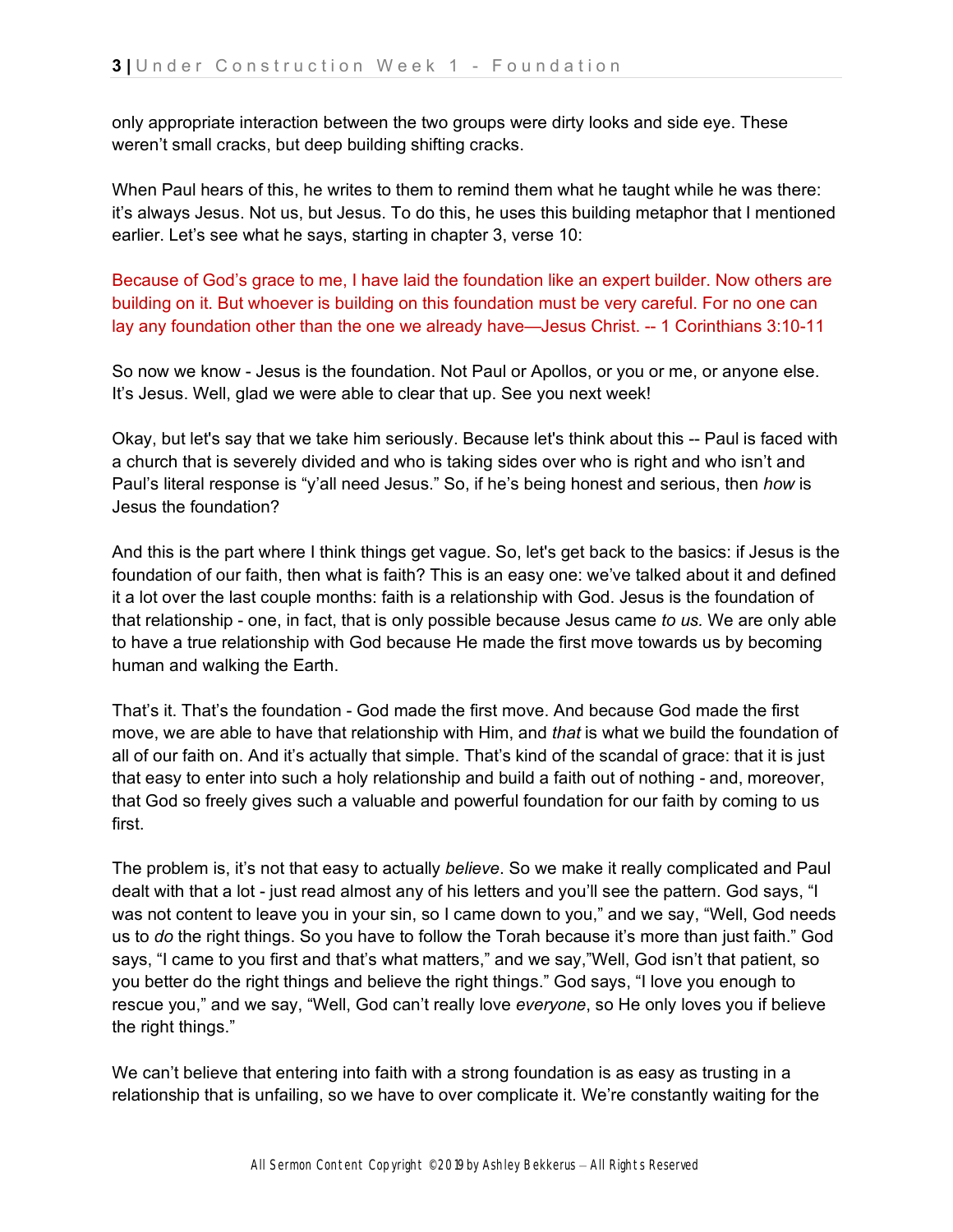other shoe to drop; surely something is going to come along and show us that it's not that easy and that we were silly to have been fooled this whole time. If we just have physical, tangible things, then it'll be easier to believe. The foundation is the Law - the Torah. That came from Moses and he was definitely holy so he must be right. The foundation is our actions and if we always act right, then the foundation is always good.

Here's the thing: Jesus literally told us NOT to do this. In Matthew 7 he says:

"Anyone who listens to my teaching and follows it is wise, like a person who builds a house on solid rock. Though the rain comes in torrents and the floodwaters rise and the winds beat against that house, it won't collapse because it is built on bedrock. But anyone who hears my teaching and doesn't obey it is foolish, like a person who builds a house on sand. When the rains and floods come and the winds beat against that house, it will collapse with a mighty crash." -- Matthew 7:24-27

He says we are to be built on Him alone. So, if that's what Jesus says and we know we don't usually do it right, then how do we do it? What does it mean to be built on Jesus alone? The most tangible way that I can explain it is to tell you what it has looked like in my life:

I did not grow up in a Christian home. I grew up in a broken home. A home that was bound so tightly by anger and pain that it squeezed the life out of every other living thing. And I came to a point in my life where I asked myself if what i was experiencing - the anger and mistrust and hatefulness towards everyone and everything - was really how life was supposed to be. And if it was, then how had people done it for thousands of years? So, I asked myself what was I missing that other people had? Because I must've been missing something if i hadn't even lived 20 years and I was already over it. I was literally just sitting in my room, thinking about life (I do that a lot) and i was just kind of throwing stuff out into the universe. And God kind of hit me. God spoke and He basically said "It's Me." God is what I was missing. And honestly, it just kind of all made sense; even though I didn't really know what it meant to follow God, or what it meant to be part of a church, or to be Christian, this revelation started the most wonderful journey of my entire life.

That experience is what led me to this relationship where I saw what I was missing: love. And that relationship is where I was encountered so wholeheartedly by that love that I knew I couldn't go back. I wasn't looking for God, but God was looking for me. I didn't encounter God, but God chose to encounter me. I didn't love God, but God knew every part of me and loved me first. Because that boundless love is like no other. It's the love that seeks out those who are alone and sits with them. It's the love that was not content in letting us stay in our anger and pain. It's that love and the kind of scandalous grace which only comes from God that changed everything for me.

And it is that relationship - that experience where I was sought out in my brokenness - that caused the faith that I have today. That experience laid the foundation for my faith. It is a foundation on which the rest of my faith is built: God will always love us enough to seek us out.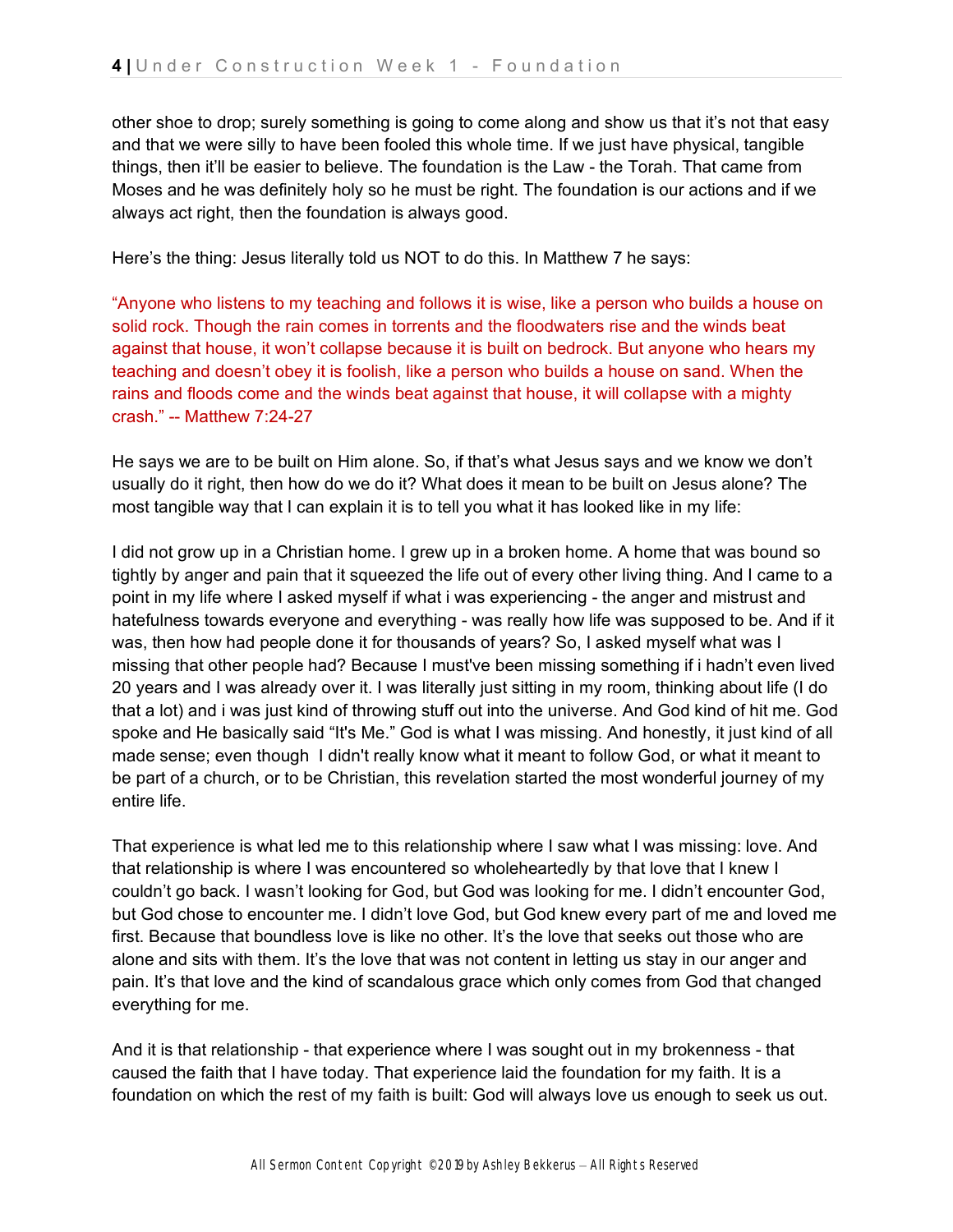And that has carried me through so much growth and change and pain. Even through all the storms, growing pains, and life changes, there is still a part of me - however small - that believes down to the core of my being that God is not content to let us sit in our despair. God will seek us out.

For some of you, you know exactly what I'm talking about because you're there now. Your foundation is fresh and you haven't built a lot of stuff on it. For others of you, it's been a while since you felt that way. It's been a while since you remembered your first love of Jesus. Your wide eyed and bushy tailed Christianity.

Today I'm asking you, wherever you might be, to examine your foundation. Really look at it. What's it made up of? What kind of experiences shaped and molded that foundation? Or what kinds of beliefs have shaped and molded that foundation? Listen, we build a lot of crap on top of our foundation - and don't worry, we'll get to that in the coming weeks - but right now, don't look at all of that. Take all of that away. Imagine sweeping everything off a table.

What's left? Is it a religious legalism that says God will only love you if you do the right things, or is it an unconditional love that embraces you on your best and worst days? Is it an exclusionary faith that says God only loves those on the inside, or is a love that leaves the crowd for the one who isn't there? Is it a faith founded on a distant and sometimes hateful God who has left you to figure it out in the world, or is it a God that sought you out and continues to seek you out because of His love for you? Is it a faith in yourself and what you can do, or is it a faith that is so deeply outside yourself that you forget about yourself? Only you can look to see what made your foundation what it is today, but one thing we know for certain: if your foundation is anything other than Jesus, then your faith will have cracks, it'll sink and lean to one side, and you'll put a lot of extra work into fixing the cracks, when the foundation is what is wrong. Let me be clear: if there is anything, even something small, that's not Jesus in your foundation, it will cause cracks. And that foundation - that faith - will not stand the test of time.

One of my favorite parables is in Luke 15. In it, there is a shepherd who has a hundred sheep and notices that one has gone missing. And that shepherd makes the decision that even though it was just one sheep, it was worth seeking out. It is that love that helps to build our faith relationship with God. It is that God - who seeks us out first. It is that God who leaves the 99 for the 1. And we have all been that 1 at one point in our life or another. That love. That love is the foundation. So, let's sweep away all of the crazy and random things we've built on that foundation. For just a minute with me today, what would it look like for you to sweep all that's been built away and just be sought out and loved by God? What would it look like to rest in a love that is so deep that there is nothing else to do other than just be?

It's that kind of love that creates a foundation for your faith that will be built to last. Rest in that love with me today. Remake your faith on the foundation of that love.

# **Communion + Examen**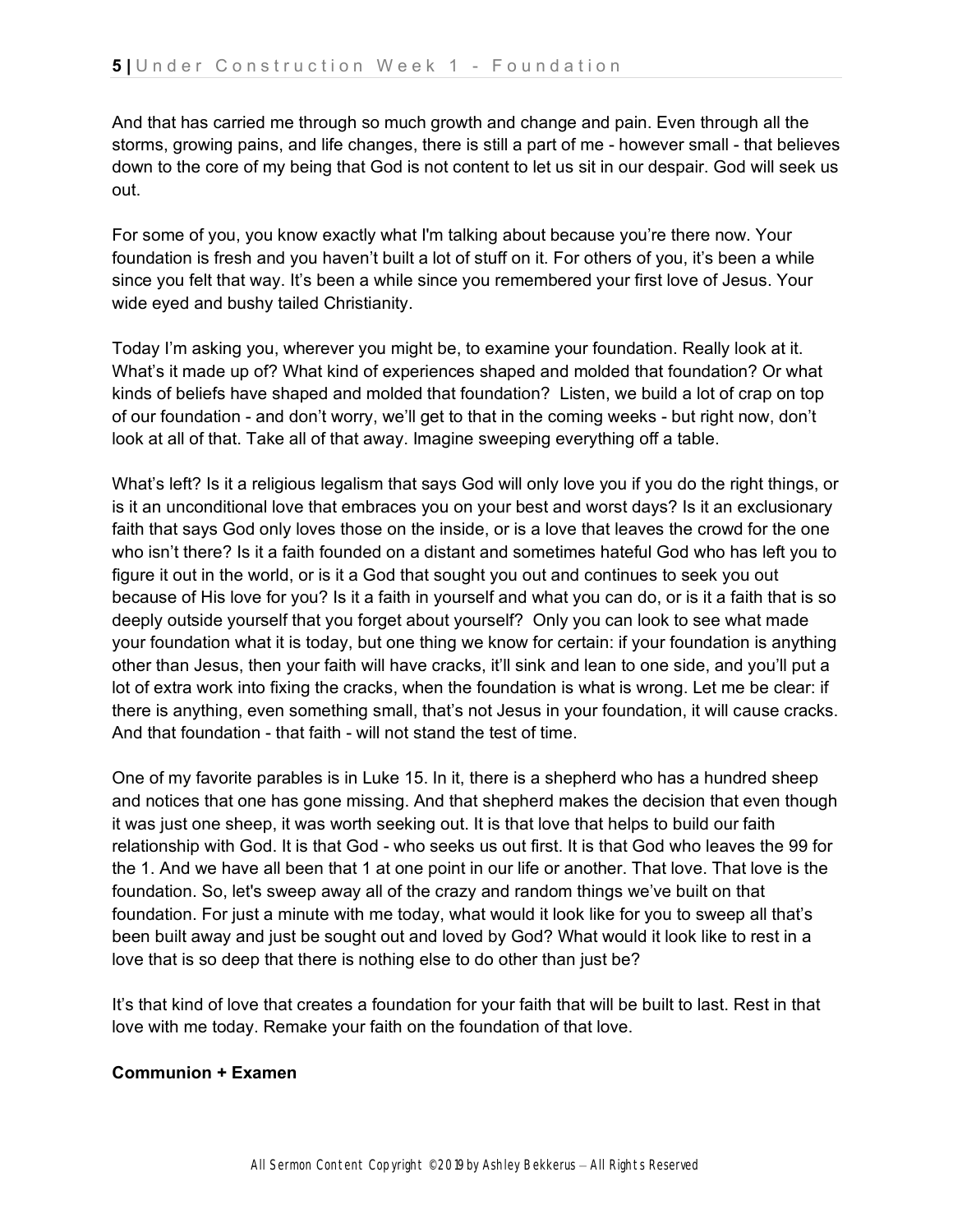[Communion Slide] There's no better reminder of Jesus' love for us than the Communion Table. Jesus invites us to share a table with him, to come as we are and eat with him and his disciples the meal they shared the night before he was killed. At that meal, he broke bread and gave it to them, saying, "This is my body, broken for you. Eat it and remember me."

After the meal was finished, he gave them a cup of wine saying, "This is my blood, poured out for you for the forgiveness of sin. Drink it all."

You don't have to be a member of Catalyst to receive communion with us today. If you're willing to build your faith on the simple truth of God's love, then you're welcome to join us this morning.

Before we come, I'm going to lead us in a Prayer of Examen. I'm going to give you time to reflect in prayer on some questions, and then I'll pray for us.

- 1. As I think of my faith, what is the foundation?
- 2. On a scale of 1-10, 1 being very hard and 10 being very easy, how easily do I receive God's love for me?
- 3. When can I make time this week to receive God's love?

# **Prayer**

God, you have gathered us here today to call us back to a simple truth: that we love because you first loved us. We confess we find that simple truth scandalous. We struggle to believe your love could truly be free of charge, that you love us wholly and completely right where we are.

So you invite us to your communion table today. You call us your friends and invite us to receive your very self as a gift. As we receive these wafers and juice, we pray they become a spiritual food. May we be reminded yet again of your infinite, unconditional love for us. And may we be ever transformed by that love to be your people. We offer these prayers and approach your table today in the name of your son, Jesus.

# **Assignment + Blessing**

Thank you to all of you who support Catalyst through your giving and serving. Thank you for making our ministry possible!

If you're a guest with us, thank you again for worshipping with us. If you're looking to get connected to a new congregation, sign up for our Newcomers' Lunch. The next one is next week, October 13. It's right after this, and in 45 minutes, we tell you who Catalyst is and how to get connected. If you want to sign up, use the box at the top of the tear-off.

Now, as you're going, I want to challenge you to meditate on Luke 15. Meditating on Scripture is sitting with the passage and allowing God to be present with us. Luke 15 is three stories about God's love for us. Take at least 5 minutes a day this week to just sit and be loved by God. God is the one who seeks us out, even when we've wandered. Even when we've *walked* away.